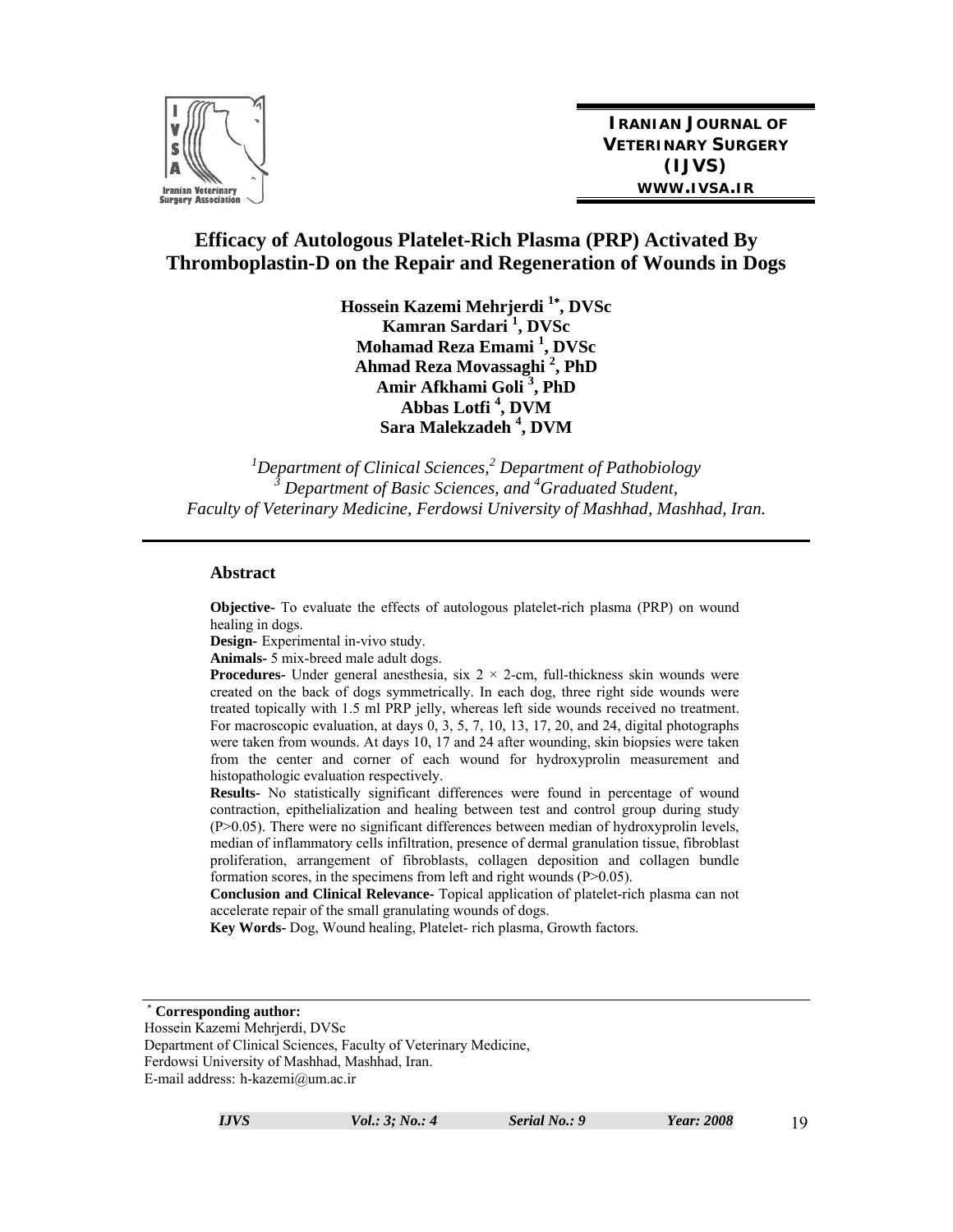## **Introduction**

Wound healing is a complex multifactorial process that results in the contraction and closure of the defect and restoration of a functional barrier. This process occurs as a sequence of events including hemostasis, inflammatory cell infiltration, tissue regrowth, and remodelin.<sup>1,2</sup> Wound healing biologists aim to understand how a wound healing procedure can be induced to repair the damaged tissues faster and more efficiently. Enhancement of dermal and epidermal regeneration is an extremely important goal for the treatment of many different types of wounds.3 Wound healing is regulated by several cell types and by a cascade of peptides such as cytokines or growth factors. Following injury, growth factors secretion by platelets and macrophages are induced and inflammatory process which is needed for healing is initiated. $2,4$ 

A new area of tissue engineering including bioactive molecule-based treatments has currently gained much attention. Several studies have shown that cytokine treatment might accelerate healing of tissues and especially promote the repair of impaired wounds in the variety of animals.<sup>5-7</sup> Unfortunately, these purified bioactive agents has fallen short of expectations in clinical studies, as it is currently clear that no single exogenous agent can effectively mediate all aspects of wound healing process.<sup>7-9</sup> This may be due to the fact that cytokines work in concert, both temporally and spatially.<sup>10</sup> So, the dynamic nature of wound repair process bears out the need for cytokine combination therapies.<sup>7</sup>

In an effort to provide this combination treatment, investigators have turned to Platelet-rich plasma (PRP), which is a rich source of different cytokines essential for natural healing process. It is released from platelet α-granules at sites of tissue injury.<sup>7,11,12</sup> These include catecholamines, serotonin, adenosine triphosphate (ATP), albumin, fibrinogen, osteonectin, osteocalcin and calcium ions. Various clotting factors and locally active growth factors, such as platelet-derived growth factor (PDGF), transforming growth factor- $\alpha$  (TGF-  $\alpha$ ), transforming growth factor-β (TGF- β), insulin-like growth factor (IGF), fibroblast growth factor (FGF), vascular endothelial growth factor (VEGF) and epidermal growth factor (EGF) also initiate wound healing.<sup>11-18</sup> Platelets also secrete fibrin, fibronectin, and vitronectin, which provide a matrix for connective tissue and act as adhesion molecules for epithelial migration.<sup>19</sup>

These whole ranges of bioactive factors present in PRP gel seem to result the principal therapeutic advantage of autologous platelet-rich plasma over isolated purified cytokines, accelerating the healing sequences in order to mimic the natural process as physiologically as possible. $^{7,10}$ 

Although several in vitro studies have been carried out in this field, there are some studies in dogs or cats evaluating PRP effectiveness during cutaneous wound healing and/or tissue regeneration. There is only a single study illustrating the effectiveness of PRP gel in treatment of chronic wounds on the tail of a dog.20 To the best of our knowledge, there are no previous studies assessing use of PRP in fresh wounds in dogs. Herein, we aimed to evaluate the effects of topical application of PRP, coagulated with different activators. We appraised whether increasing concentration of mediators in the wound with PRP can enhance healing rate and time required to achieve adequate tissue regeneration.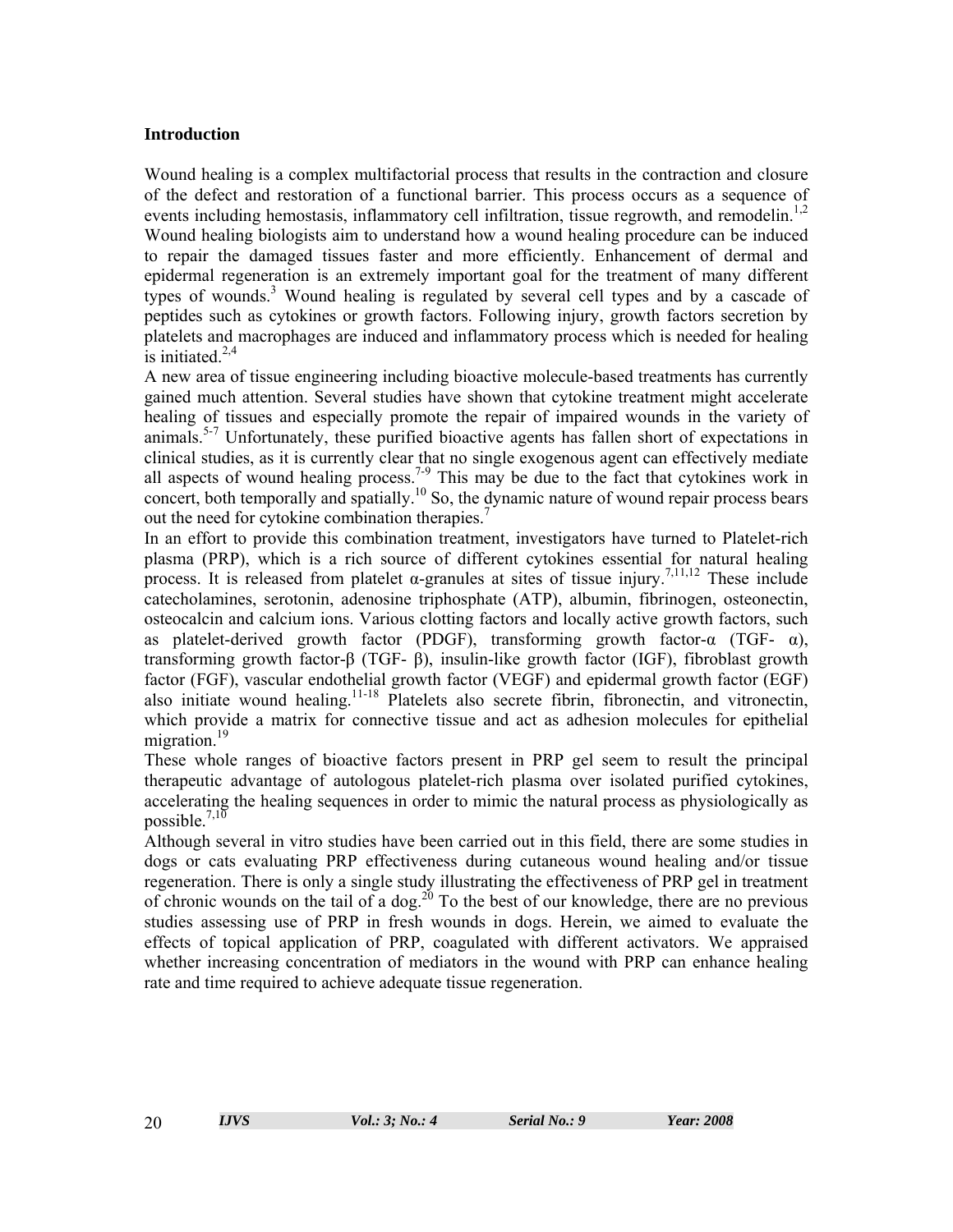# **Materials and Methods**

## *Animals*

Five male, mixed-breed healthy adult dogs, 3.5 to 4 years of age and weighing between 26 and 30 kg, were used in this study. The dogs were housed in kennels, fed a maintenance ration twice daily and had free access to water.

# *PRP isolation*

Canine platelet-rich-plasma was prepared freshly at each treatment day by collecting whole blood into sterile bags containing acid citrate dextrose formula as anticoagulant. Samples were centrifuged at 120g for 5 minutes while the first supernatant plasma fraction (about 50% volume) adjacent to the buffy coat was obtained under aseptic conditions in a laminar flow chamber. This fraction was centrifuged again at 280g for 5 minutes and 25% volume from the first fraction was obtained to yield a PRP of about  $8\times105$  / $\mu$ l platelets. To gain 1 ml of the PRP using this protocol 40 ml of whole citrated blood was needed. 1 ml of the prepared PRP was used for platelet cell count analysis.

# *PRP platelet count*

To evaluate the enhancement of platelet concentration in the PRP, baseline platelet counts were obtained on all of the blood samples before processing and after PRP preparation. Platelet counts were performed using a hematology analyzer.

# *PRPs activation*

To prepare PRP jelly the platelets were activated by calcium chloride (4.5 mEq/5 ml, Zist Faravar Co., Iran) 50 µl/ml and thromboplastin-D, 200 IU/ml (commercially available for PT test; Fisher Diagnostics, USA).

## *Surgical procedure*

Under general anesthesia six  $2 \times 2$ -cm full-thickness wound (three in each side) were created on each dog (n=30 wounds). The protocol approved by the local Health Sciences Laboratory of Animal Policy and Welfare Committee of the University. Bleeding reduced significantly by pressing sterile tampon. In each dog, wounds on the right side were treated topically with 1.5 ml PRP jelly (test group), whereas left side wounds received no treatment (control group). In this manner, each dog served as its own control. Wounds were covered with sterile non adhesive bandage. Wounds were started to treat at 24 hours after wounding by 1.5 ml of PRP jelly and continues every other day for 3 successive days. Bandages were changed once daily. Biopsies were taken from each pair of the wounds at the day, 10 (pair 1), 17 (pair 2) and 24 (pair 3) after wounding for healing evaluation.

## *Macroscopic evaluation of the wounds*

The wounds were evaluated over 24 days period. At the days 0, 3, 5, 7, 10, 13, 17, 20, and 24. Digital photographs were taken of all wounds after the area had been carefully cleaned to visualize wound margin. The scab of each wound was carefully removed using saline for better evaluation of epithelialization and granulation tissue. Rulers were held vertically and horizontally close to the wound as a reference. The area of the epithelialization and granulation tissue were measured for each wound using Sigma Scan software Version 5.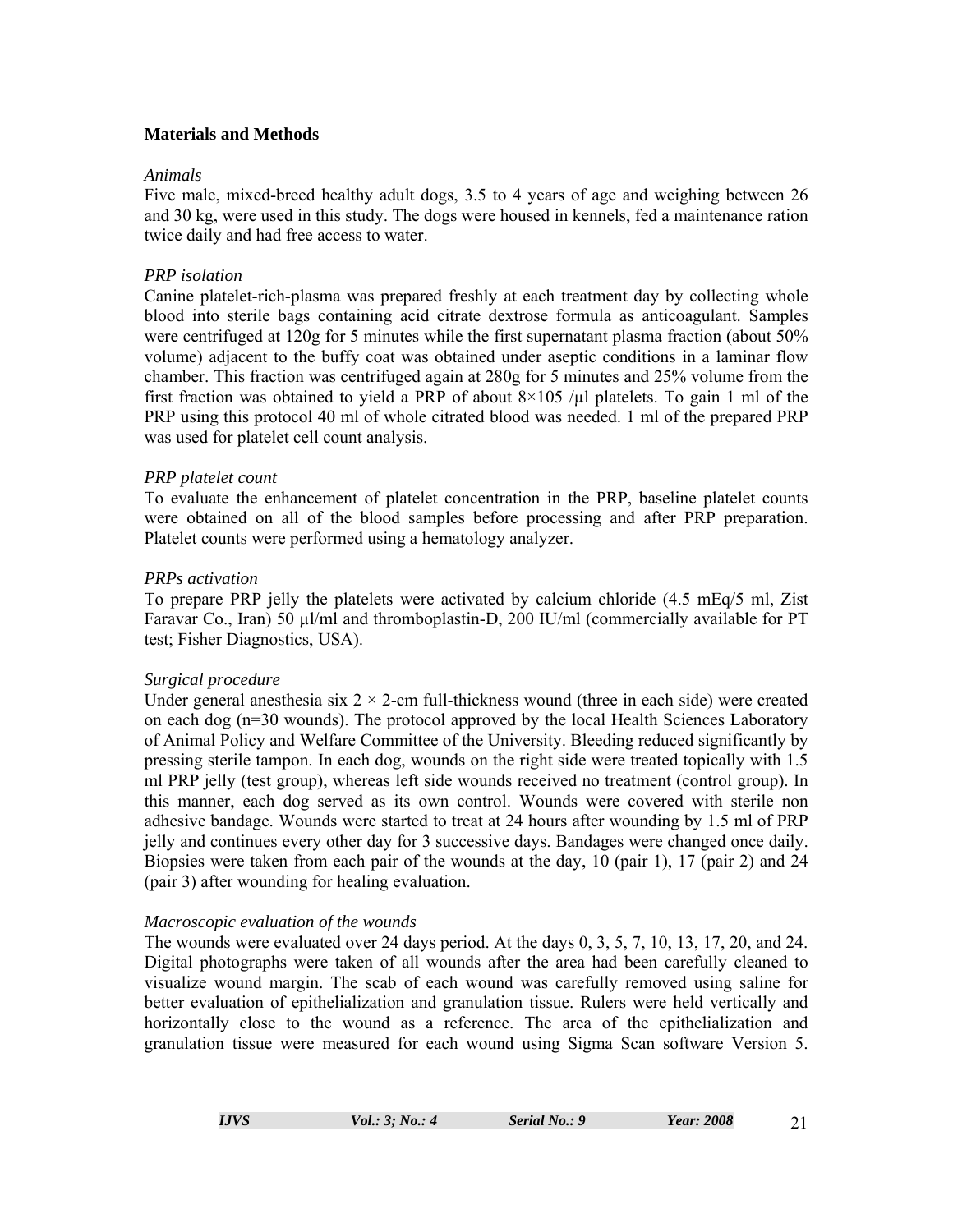Percentage of the wound contraction, epithelialization and healing were calculated for each wounds. The following formulate were used:

-Wound contraction:

- 1. Wound size at the day (x) mm2 / wound size at the day (0) mm2  $\times$  100 = percent of the wound size at the day  $(x)$
- 2. 100 percent of wound size at day  $(x)$  = percent of wound contraction

-Wound epithelialization:

Size of epithelialization area at the day (x) mm2 / size of the wound at the day (x) mm2  $\times$  $100$  = percent of the epithelialization

-Wound healing:

- 1. Granulation tissue at the day (x) mm2 / wound size at the day (0) mm2  $\times$  100 = percent of the non healed area to compare of the wound size at the day (0)
- 2. 100 percent of the non healed area to compare of the wound size at the day  $(0)$  = percent of the healing.

# *Hydroxyprolin measurement*

At the day 10, 17 and 24 after wounding, biopsies were taken from the center of each wound using 0.7 mm biopsy punch for hydroxyprolin measurement. Tissue samples for hydroxyprolin assay were washed with physiologic saline and dried in a 100°C oven for 72 hours. Hydroxyprolin levels were determined spectrophotometrically using the previously described method in µg/mg dry matter. 21 Initially, each specimen was weighed and hydrolyzed in 12-N HCl at 130°C for 3 hours. Then each sample was adjusted to a final volume of 1 ml and centrifuged at  $3000 \times g$  for 15 minutes. The supernatant was separated off and equal volume of isopropanol was added to each sample. Then this mixture was centrifuged at  $2500 \times g$  for 10 minutes. Serial dilutions of pure hydroxyprolin were used as standards. Concentration of hydroxyproline in each sample was calculated using the absorbance – concentration curve for the standard hydroxyproline solution.

# *Histopathologic examination*

At the day 10, 17 and 24 after wounding, biopsies were taken from the same corner of each wound using 0.9 mm biopsy punch for histopathological examination. The wound specimens were fixed in 10% buffer formalin and embedded in paraffin. Samples subjected to hematoxylin-eosin and mason's trichrome staining. Epithelialization, inflammatory infiltration, presence of dermal granulation tissue, fibroblast proliferation, arrangement of fibroblasts, collagen deposition and collagen bundle formation were scored as follows: absent: 0, Occasional presence:1, Slightly distributed: 2 and Abundant: 3 in each sample.

# *Statistical analysis*

Statistical analysis was performed using the SPSS 9 program for Windows (SPSS Inc., Chicago, IL, USA). Effects of time on wound healing, epithelialization and contraction was examined using repeated measurements ANOVA, and includes time as fixed factor and dogs as random factor. In addition paired t-test was used for the comparison of mean of measured parameters in each day between groups. Median of the groups hydroxyprolin values were compared using pair t-test.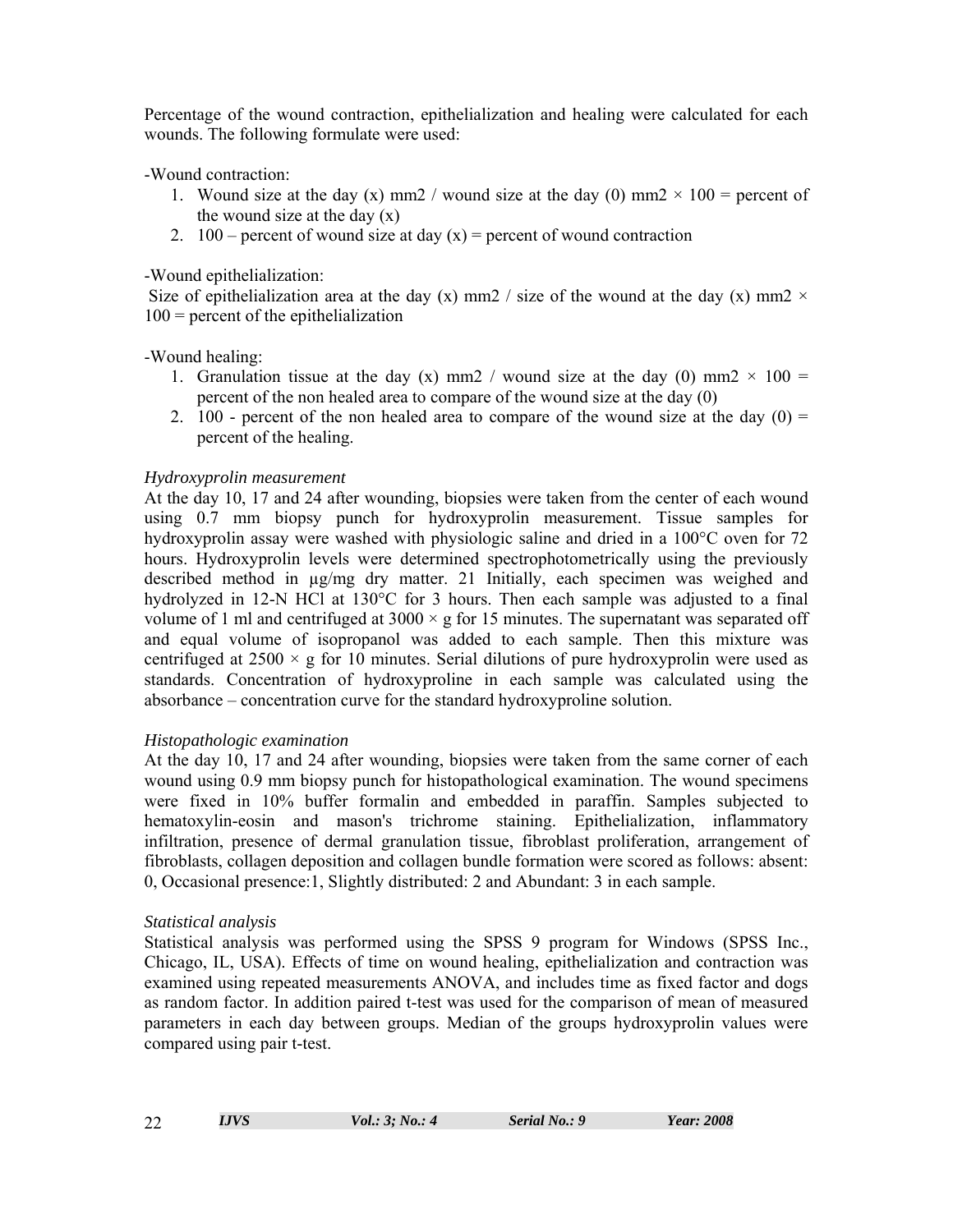For histopathology examination, the median of the groups were compared using a nonparametric Sign test. A value of P<0.05 was considered significant.

#### **Results**

#### *PRP Preparation*

Platelet counts in PRP showed substantial increase above the baseline number of platelets in the whole blood. The PRP centrifugation technique used in this experiment resulted in an average platelet enrichment of  $3.56 \pm 0.36X$  (range = 3.1X to 4X).

#### *Macroscopic evaluation*

The repeated-measures linear model with treatment and time as within-subject factors revealed no significant difference in percentage of contraction, epithelialization and healing among wounds. Initially, all wound areas increased in size. After the initial enlargement, wound areas decreased in size between days 10 up to 24 in control and test group (P>0.05) (Fig. 1, 2, 3).





**Figure 1.** Percent of wound contraction in the control and test wounds. There were no significant differences between left (control) and right (PRP treated) wounds (P>0.05).

**Figure 2.** Percent of wound epithelialization in the control and test wounds. There were no significant differences between left (control) and right (PRP treated) wounds (P>0.05).



**Figure 3.** Percent of wound healing in the control and test wounds. There were no significant differences between left (control) and right (PRP treated) wounds (P>0.05).

#### *Amount of hydroxyprolin*

The differences in mean  $\pm$  SD concentration of hydroxyprolin levels ( $\mu$ g/mg dry matter) between left and right wounds were not significant (P>0.0.5). Although, at the day 17 and 24 level of hydroxyprolin was higher in wounds treated with PRP (Fig. 4).

| I.JVS | Vol.: 3: No.: 4 | Serial No.: 9 | Year: 2008 | 23 |
|-------|-----------------|---------------|------------|----|
|       |                 |               |            |    |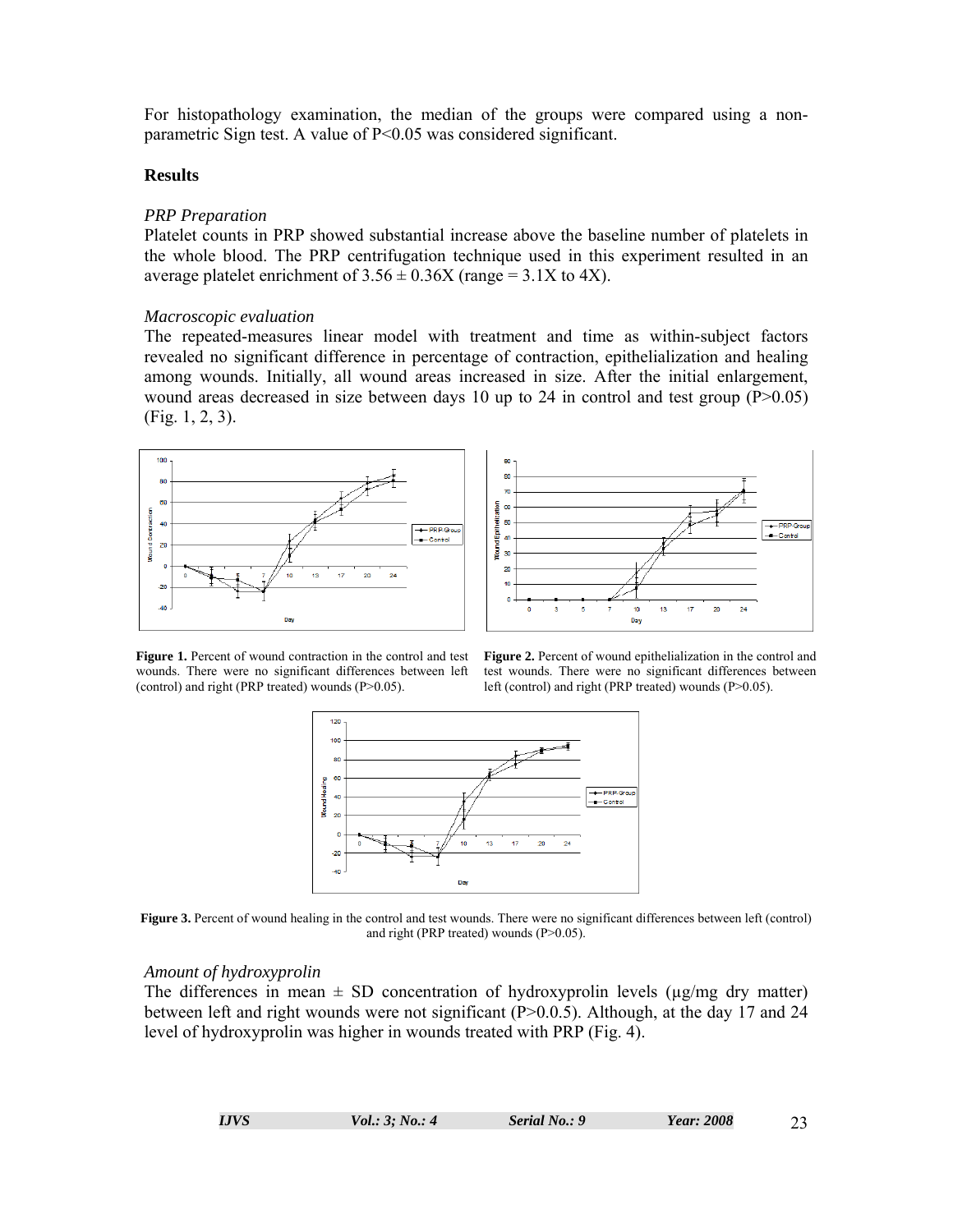

**Figure 4.** Amount of hydroxyprolin ( $\mu$ g/mg dry matter). There were no significant differences between left (control) and right (PRP treated) wounds (P>0.05)

## *Histopathologic evaluation*

There were no significant differences between median of inflammatory cells infiltration, presence of dermal granulation tissue, fibroblast proliferation, arrangement of fibroblasts, collagen deposition and collagen bundle formation scores, in the specimens from left and right wounds at the 10, 17 and 24 ( $P > 0.05$ ). The PRP-treated wounds, except at the day 24, showed a tendency toward increased epithelialization rate in both periods, but no statistical significance was found (Fig. 5). Descriptive studies have shown an increase in epithelialization, fibroblast proliferation and collagen bundle formation at the day 24 in PRP treated wounds.



**Figure 5.** Thicker epithelium with acanthosis and prominent Rete pegs in PRP-treated skin (A) in comparison to the control skin (B), Day 17. Proliferation of fibroblasts is also more prominent in the PRP-treated skin. Hematoxylin and eosin stained sectioned through the middle of the wounds. X64.

## **Discussion**

In the recent years, application of platelet-rich plasma to enhance bone regeneration and soft tissue maturation has been widely extended in the fields of orthopedic, periodontic, maxillofacial, plastic, thoracic and vascular surgeries, as well as ophthalmological procedures.<sup>2,22-31</sup> However, some controversies exist about the efficacy of PRP application.<sup>2</sup> While some authors reported the effectiveness of PRP gel in the treatment of nonhealing chronic wounds, others did not report any improvement.<sup>7,12,32-36</sup> This might be due to differences in experiment (animal, human), wound defect model, differences in PRP biology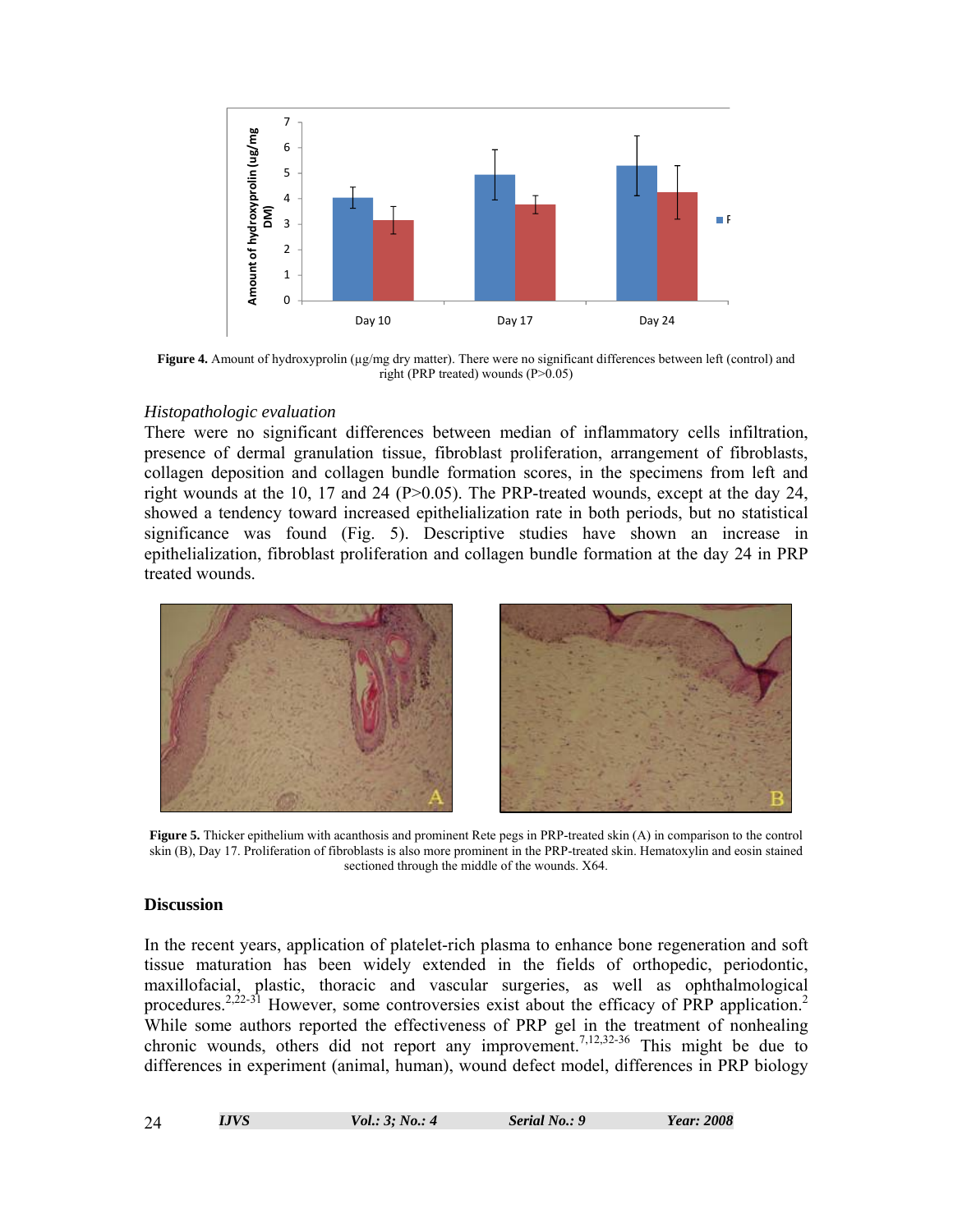among species, differences in PRP preparation techniques, differences in PRP activity and differences in investigated time points.<sup>3</sup>

Herein, we have developed a new wound sealant composed of concentrated PRP, thromboplastin, and chloride calcium that is delivered as a topical gel to cutaneous wounds. Findings in this study do not support the hypothesis that application of PRP (coagulated with thromboplastin and chloride calcium) as wounds treatment can accelerate or improve quality of repair. Macroscopic, biochemical and histological studies showed that wound healing was not enhanced when PRP is used in this particular model of wound in dogs.

In this study, the rate of healing was assessed in a relative manner (ie, reducing the percentage of wound surface area over time), which took into account the exact dimensions of the original wounds. Indeed, despite all the efforts made to standardize wound size at surgery, it was almost impossible to ensure that each wound possessed identical dimensions at the beginning of the study. Data presented here has revealed no significant difference in macroscopic evaluation of the wounds during the time period assessed.

The therapeutic impact of platelet concentration and hence growth factor release in animal PRPs has still to be defined. Some in vitro studies showed concentration-dependent effects of PRP on the proliferation of human mesenchymal stem cells, fibroblast proliferation and type I collagen production.<sup>37,38</sup> It is suggested that PRP should contain at least 3- to 5-fold increase in platelet concentration over baseline, in order to ensure a therapeutic effect.<sup>7</sup>

Hom et al., have reported the accelerating effect of autologous platelet gel on epithelialization of human full-thickness wounds. Particularly, when the platelet count in the gel is more than 6 times the baseline intravascular platelet count.<sup>7,39</sup> This histologic finding may be due to a higher concentration of growth factors available to influence healing from the higher number of platelets delivered. Herein, no effects of canine PRP on wound reepithelialization was found statistically. This corroborates the previous equine PRP studies by Monterio et al. These investigators evaluated the effect of topical application of autologous PRP to fullthickness skin wounds located on the distal aspect of the limb in horses. Their results have revealed that topical application of autologous PRP does not enhance wound epithelialization. Although platelet counts in the PRP were  $\leq 6$  times baseline values.<sup>7</sup> On the contrary, in the study of Carter et al., equine PRP was reported to enhance epithelial differentiation and wound healing significantly in distal limb of horses.40 In our investigation, the epithelialization rate in the PRP treated groups increased 5- and 1.4-fold more than controls at the day 10 and 17 of study, respectively. Although, the final results of the present study did not indicate any significant difference regarding the epithelialization. This could be due to diminishing the PRP gel effects after the last application at the day 6 after wounding. These findings are consistent with earlier reports suggesting that PRP gel had its greatest effect on healing on 14 days after wounding.<sup>39</sup> This finding also correlates with a recent study on a rodent model showing that the effect of platelet gel on healing appears to occur in a transient fashion within 14 days of administration.<sup>39,41</sup>

The regenerative potency of PRP certainly depends on its growth factors content. Weibrich et al. demonstrated that neither whole blood nor PRP platelet counts can reliably predict the resultant growth factor levels in PRP.<sup>2,42,43</sup> Since the levels of growth factors in the PRP samples of the present study were not measured due to the experimental model used, further studies seem necessary to confirm this hypothesis, even though there were several boundaries in this study. Moreover, the platelet counts in the PRP concentrate were less than 6 times baseline values. It seems that more beneficial results in wound healing could be achieved if platelet numbers were more than 6 times the baseline platelet count levels during the PRP processing. It should also be noted that the levels of growth factors in the PRP samples need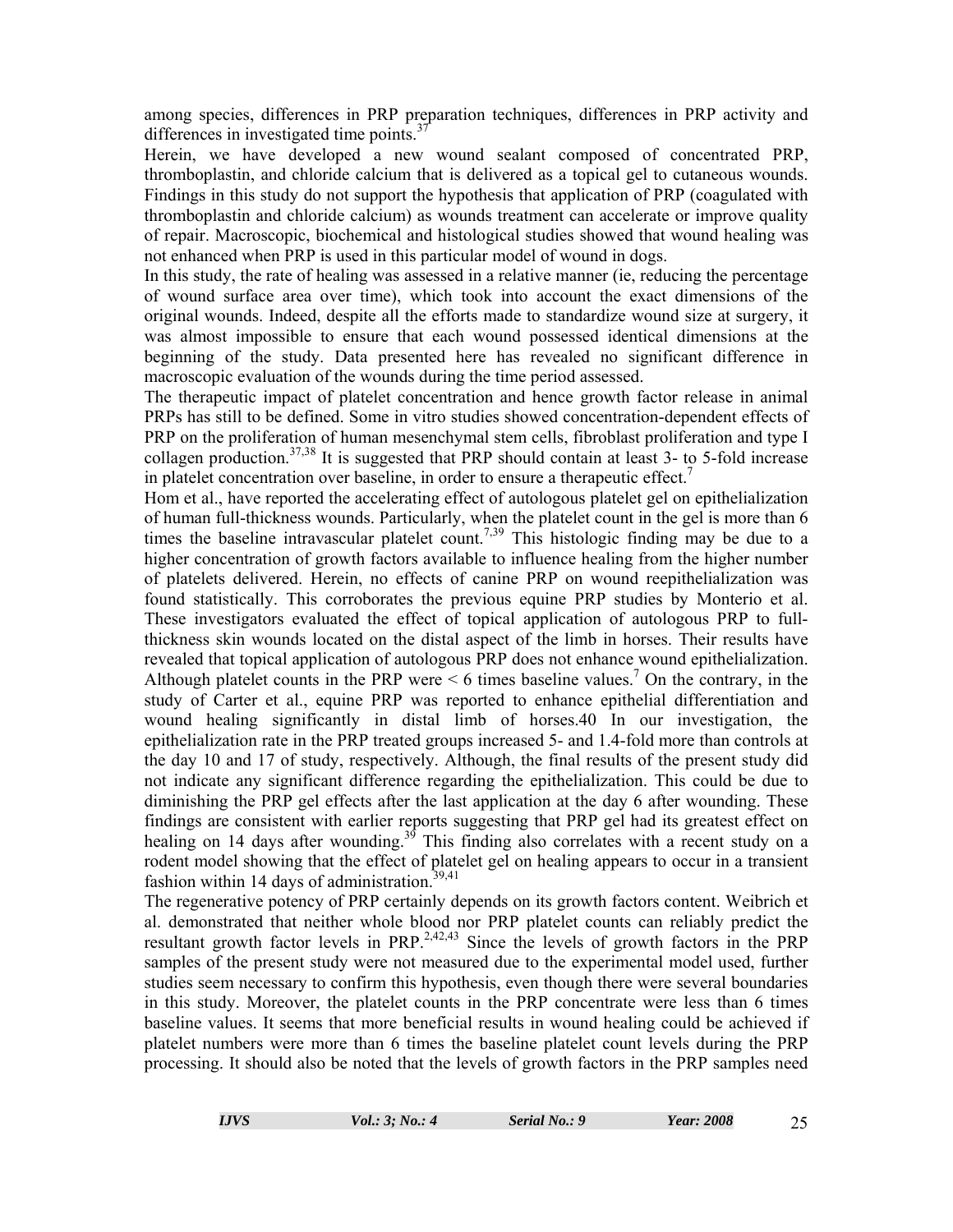to be measured, so further works are necessary to determine if thromboplastin has effect on the release of growth factors.

In conclusion, 3-time topical application of autologous platelet-rich plasma coagulated with thromboplastin and calcium chloride on full-thickness skin wounds can not accelerate or improve the quality of repair.

# **References**

- 1. Diegelmann RF, Evans MC. Wound healing: an overview of acute, fibrotic and delayed healing. Front Biosci 2004; 9: 283-289.
- 2. Fréchette JP, Martineau I, Gagnon, G. Platelet-rich Plasmas: Growth Factor Content and Roles in Wound Healing. *J Dent Res* 2005; 84(5): 434-439.
- 3. Ferguson M, Byrnes C, Sun L, et al. Wound healing enhancement: Electroportion to address a classic problem of military medicine. *World J Surg* 2005; 29: S55 – S59.
- 4. Theoret C. The use of platelet-rich plasma (PRP) in wound management. *NAVC Conference*; 2008: 241-243.
- 5. Mann A, Breuhahn K, Schirmacher P, et al. Keratinocyte-derived granulocytemacrophage colony stimulating factor accelerates wound healing: stimulation of keratinocyte proliferation, granulation tissue formation, and vascularization. *J Invest Dermatol* 2001; 117: 1382–1390.
- 6. Goren I, Müller E, Schiefelbein D, et al. Systemic anti-TNFalpha treatment restores diabetes-impaired skin repair in ob/ob mice by inactivation of macrophages. *J Invest Dermatol* 2007; 127: 2259–2267.
- 7. Monteiro SO, Lepage OM, Theoret CL. Effects of platelet-rich plasma on the repair of wounds on the distal aspect of the forelimb in horses. *Am J Vet Res* 2009; 70(2): 277- 282.
- 8. Steel CM, Robertson ID, Thomas J, et al. Effect of topical rh-TGF-β1 on second intention wound healing in horses. *Aust Vet J* 1999; 77: 734–737.
- 9. Wu L, Xia YP, Roth SI, et al. Transforming growth factor-beta1 fails to stimulate wound healing and impairs its signal transduction in an aged ischemic ulcer model: importance of oxygen and age. *Am J Pathol* 1999; 154: 301–309.
- 10. Badylak SF. Xenogeneic extracellular matrix as a scaffold for tissue reconstruction. *Transpl Immunol* 2004; 12: 367–377.
- 11. Pietramaggiori G, Kaipainen A, Czeczuga JM, et al. Freeze-dried platelet-rich plasma shows beneficial healing properties in chronic wounds. *Wound Rep Reg* 2006; 14: 573–580.
- 12. Kazakos K, Lyras DN, Verettas K, et al. The use of autologous PRP gel as an aid in the management of acute trauma wounds. *Injury* 2009; 40: 801–805.
- 13. Bennett NT, Schultz GS. Growth factors and wound healing–part II. Role in normal and chronic wound healing. *Am J Surg* 1993; 166(1): 74–81.
- 14. Wieman TJ. Clinical efficacy of becaplermin (rhPDGF-BB) gel. Becaplermin Gel Studies Group. *Am J Surg* 1998; 176: 74S–9S.
- 15. Chen C, Schultz GS, Bloch M, et al. Molecular and mechanistic validation of delayed healing rat wounds as a model for human chronic wounds. *Wound Rep Regen* 1999: 7(6): 486–94.
- 16. Trengove NJ, Bielefeldt-Ohmann H, Stacey MC. Mitogenic activity and cytocine levels in non-healing and healing chronic leg ulcers. *Wound Rep Regen* 2000; 8(1): 13–25.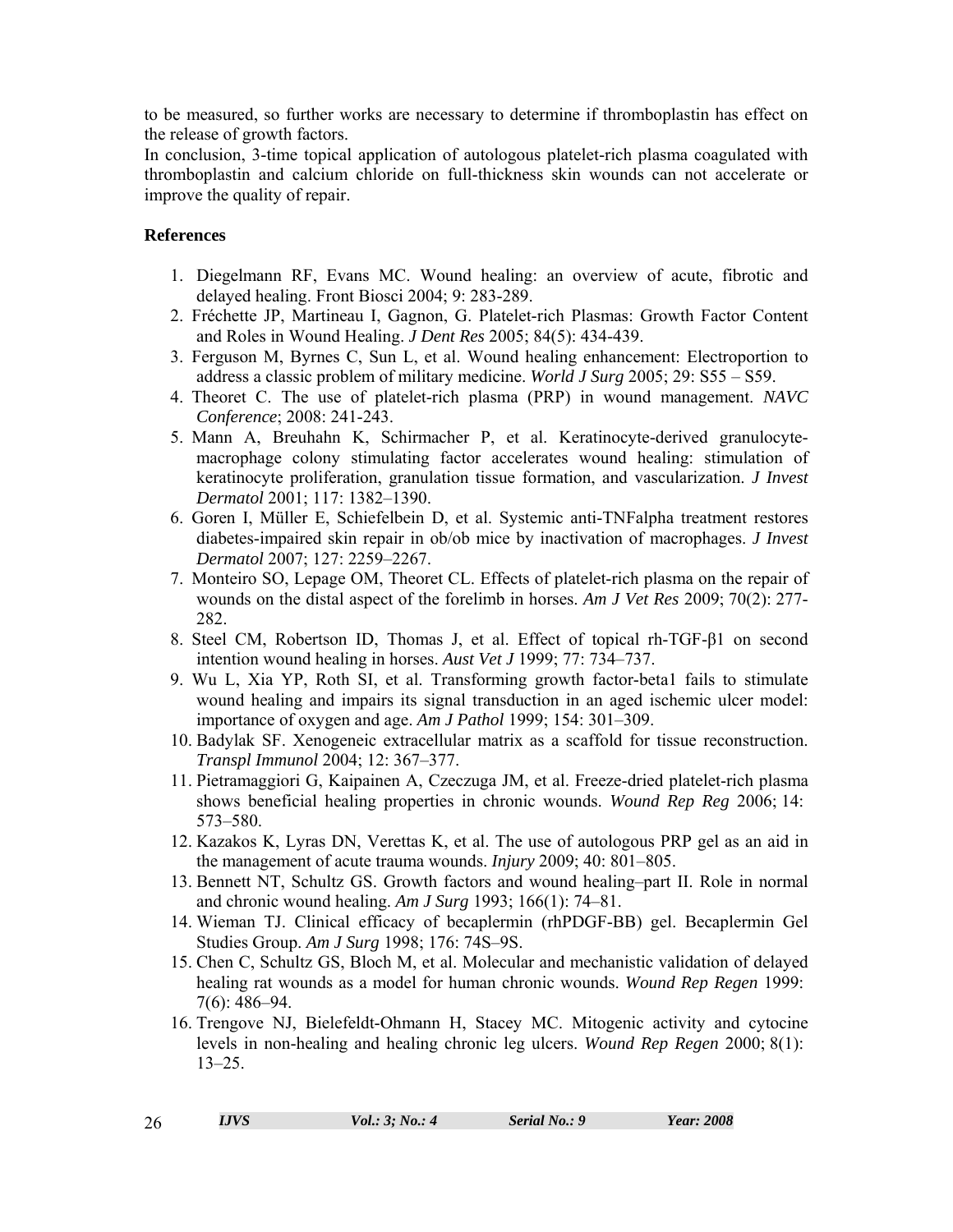- 17. Kirchner LM, Meerbaum SO, Gruber BS, et al. Effects of vascular endothelial growth factor on wound closure rates in the genetically diabetic mouse model. *Wound Rep Reg* 2003; 11: 127–31.
- 18. Galiano RD, Tepper OM, Pelo CR, et al. Topical vascular endothelial growth factor accelerates diabetic wound healing through increased angiogenesis and by mobilizing and recruiting bone marrow-derived cells. *Am J Pathol* 2004; 164: 1935–1947.
- 19. Lee HW, Reddy MS, Geurs N, et al. Efficacy of platelet-rich plasma on wound healing in rabbits. *J Periodontology* 2008; 79(4): 691-696.
- 20. Kim JH, Park C, Park HM. Curative effect of autologous platelet-rich plasma on a large cutaneous lesion in a dog. *Vet Dermatol* 2009; 20(2): 123-126.
- 21. Woessner JF. The determination of hydroxyproline in tissue and protein samples containing small proportions of this amino acid. *Arch Biochem Biophys* 1961; 91: 440–447.
- 22. Stuart JD, Kenney JG, Lettieri J, et al. Application of single-donor fibrin glue to burns. *J Burn Care Rehabil* 1988; 9: 619-622.
- 23. Duchesne B, Tahi H, Galand A. Use of human fibrin glue and amniotic membrane transplant in corneal perforation. *Cornea* 2001; 20: 230-232.
- 24. Man D, Plosker H, Winland-Brown JE. The use of autologous platelet-rich plasma (platelet gel) and autologous plateletpoor plasma (fibrin glue) in cosmetic surgery. *Plast Reconstr Surg* 2001; 107: 229-237.
- 25. Carlson NE Roach RB. Platelet-rich plasma: clinical applications in dentistry. *J Am Dent Assoc* 2002; 133: 1383-1386.
- 26. Grageda E. Platelet-rich plasma and bone graft materials: a review and a standardized research protocol. *Implant Dent* 2004; 13: 301-309.
- 27. Oyama T, Nishimoto S, Tsugawa T, et al. Efficacy of plateletrich plasma in alveolar bone grafting. *J Oral Maxillofac Surg* 2004; 62: 555-558.
- 28. Oku da K, Tai H, Tanabe K, et al. Platelet-rich plasma combined with a porous hydroxyapatite graft for the treatment of intrabony periodontal defects in humans: a comparative controlled clinical study. *J Periodontol* 2005; 76: 890-898.
- 29. Sammartino G, Tia M, Marenzi G, et al. Use of autologous platelet-rich plasma (PRP) in periodontal defect treatment after extraction of impacted mandibular third molars. *J Oral Maxillofac Surg* 2005; 63: 766-770.
- 30. Gimeno FL, Gatto S, Ferro J, et al. Preparation of platelet-rich plasma as a tissue adhesive for experimental transplantation in rabbits. *Thrombosis Journal* 2006; 4(18): 1-7.
- 31. Mooren RECM, Merkx MAW, Bronkhorst EM, et al. The effect of platelet-rich plasma on early and late bone healing: an experimental study in goats. *Int J Oral Maxillofac Surg* 2007; 36: 626–631.
- 32. Ganio C, Tenewitz FE, Wilson RS, et al. The treatment of nonhealing wounds using autologous platelet-derived growth factors. *J Foot Ankle Surg* 1993; 32(3): 263–8.
- 33. Josifova D, Gatt G, Aquilina A, et al. Treatment of leg ulcers with platelet-derived wound healing factor (PDWHFS) in a patient with beta thalassaemia intermedia. *Br J Haematol* 2001; 112(2): 527–9.
- 34. Margolis DJ, Kantor J, Santanna J, et al. Effectiveness of platelet released for the treatment of diabetic neuropathic foot ulcers. *Diabetes Care* 2001; 24(3): 483–488.
- 35. Mazzucco L, Medici D, Serra M, et al. The use of autologous platelet gel to treat difficult-to-heal wounds: a pilot study. *Transfusion* 2004; 44(7): 1013–8.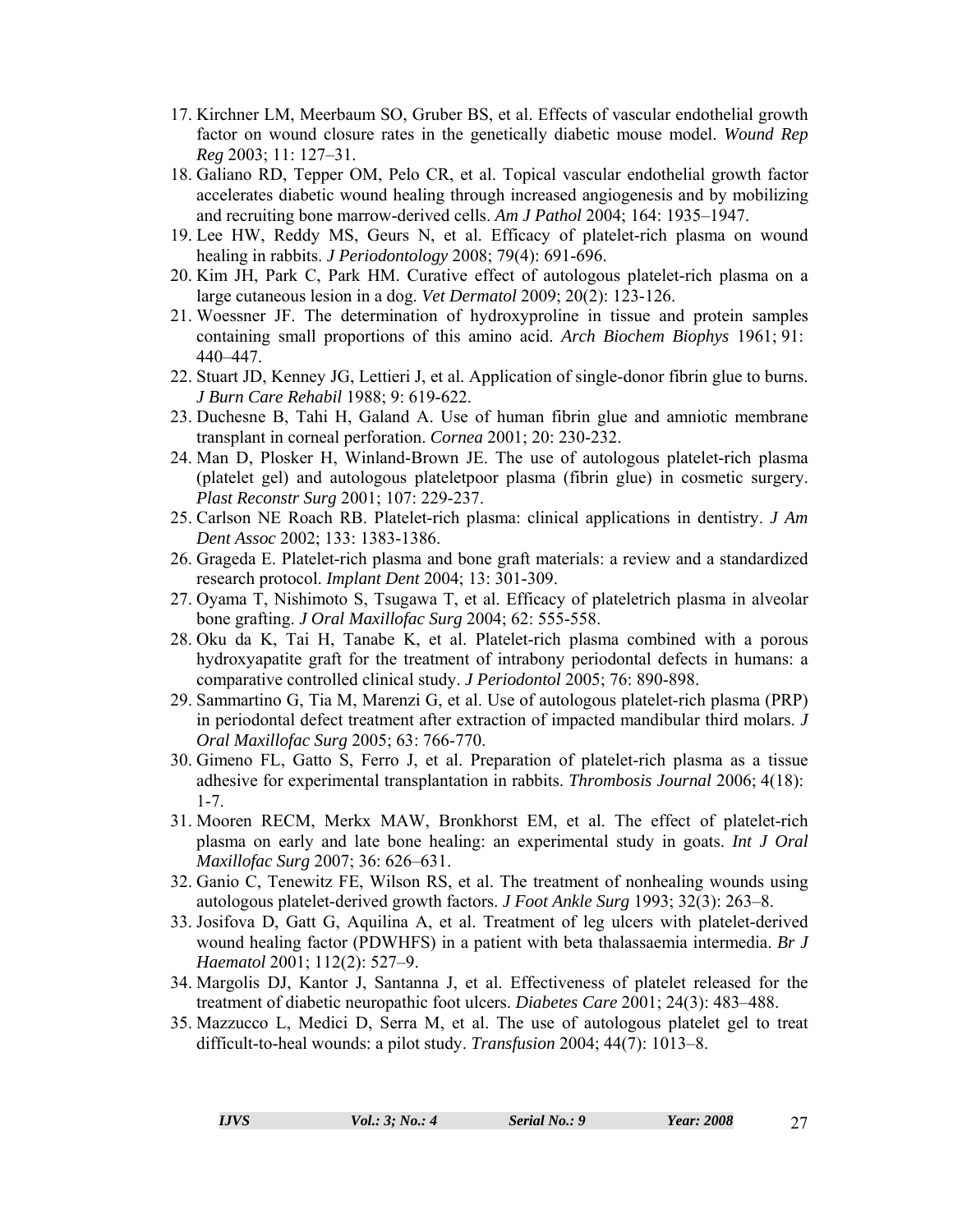- 36. Sardari K, Emami MR, Kazemi H, et al. Effects of platelet-rich plasma (PRP) on cutaneous regeneration and wound healing in dogs treated with dexamethasone. *Comp Clin Pathol* 2010; DOI: 10.1007/s00580-010-0972-y.
- 37. Plachokova AS, Dolder JV, Beucken JJJPV, et al. Bone regenerative properties of rat, goat and human plateletrich plasma. *Int J Oral Maxillofac Surg* 2009; 38: 861–869.
- 38. Lui Y, Kalen A, Risto O. Fibroblast proliferation due to exposure to a platelet concentrate in vitro is pH dependent. *Wound Repair Regen* 2002; 10: 336.
- 39. Hom DB, Linzie BM, Huang TC. The healing effects of autologous platelet gel on acute human skin wounds. *Arch Facial Plast Surg* 2007; 9: 174–183.
- 40. Carter CA, Jolly DG, Worden CE, et al. Platelet-rich plasma gel promotes differentiation and regeneration during equine wound healing. *Exp Mol Pathol* 2003; 74: 244–255.
- 41. Sclafani AP, Romo T, Ukrainsky G, et al. Modulation of wound response and soft tissue ingrowth in synthetic and allogeneic implants with platelet concentrate. *Arch Facial Plast Surg* 2005; 7: 163-169.
- 42. Messora MR, Nagata MJH, Dornelles RCM, et al. Bone healing in critical-size defects treated with platelet-rich plasma activated by two different methods. A histologic and histometric study in rat calvaria. *J Periodont Res* 2008; 43: 723–729.
- 43. Weibrich G, Kleis WK, Hafner G, et al. Growth factor levels in platelet-rich plasma and correlations with donor age, sex, and platelet count. *J Craniomaxillofac Surg* 2002; 30: 97-102.